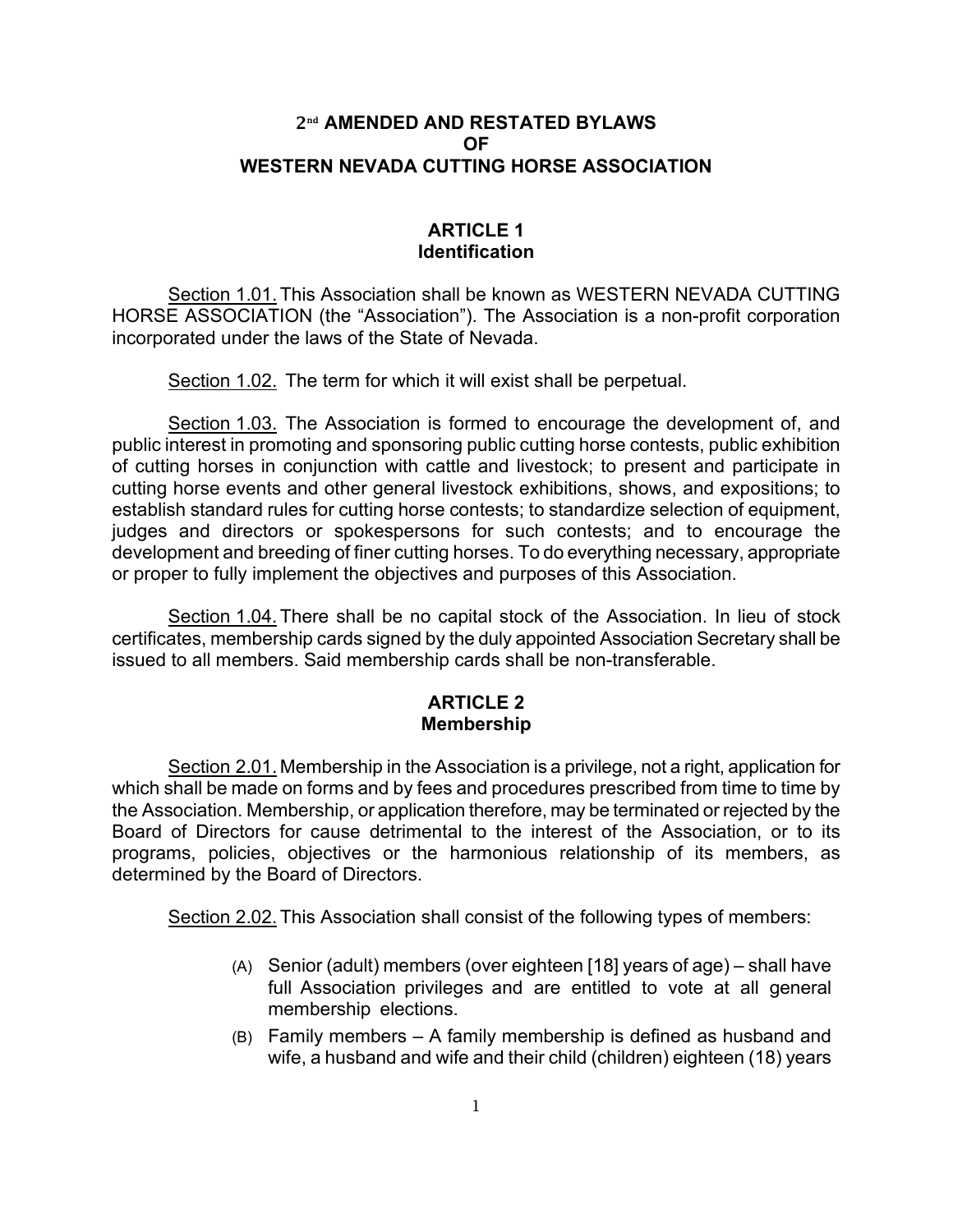of age and under, a single parent and his/her child (children) eighteen years of age and under, or a legal guardian and his/her child (children) eighteen (18) years and under. Family members shall have full rights and privileges of Senior members.

(C) Youth members (eighteen [18] years of age and under) must be part of a Family membership. Youth members must also have a release signed by a parent or guardian on file before they will be allowed to participate at a show.

Section 2.03. Each new member of this Association shall pay a membership due of \$50.00, plus \$10.00 for each additional family member. DUES MUST BE PAID PRIOR TO PARTICIPATING IN ANY SHOW PUT ON BY THIS ASSOCIATION. MEMBERSHIP DUES ARE REQUIRED FOR ALL PERSONS RIDING IN THE PRACTICE AREA AND/OR SHOW PEN WITH THE EXCEPTION OF CATTLE HELPERS WHO ARE EMPLOYEES OF THE SHOW FACILITY.

#### **ARTICLE 3 The Board of Directors**

Section 3.01. This Association shall have a Board of Directors consisting of no less than seven (7) and no more than eleven (11) members, to be elected from the members in good standing.

Section 3.02. The minimum and maximum number of directors may be increased or decreased from time to time at a meeting of the Board of Directors pursuant to a resolution adopted by the unanimous vote of the total number of authorized directors (whether or not there exists any vacancies in previously authorized directorships at the time any such resolution is presented to the Board for adoption). This section of the Bylaws may be amended only by the affirmative vote, at a meeting of the Board of Directors, pursuant to a resolution adopted by the unanimous vote of the total number of authorized directors (whether or not there exists any vacancies in previously authorized directorships at the time any such resolution is presented to the Board for adoption) or by a written consent signed by all of the members of the Board.

Section 3.03. Members of the Board of Directors of this Association shall be elected from members in good standing with this Association and shall participate in at least onehalf of the activities of the Association's approved shows. Cards, letters or emails shall be sent to all current members on or about November 1 of each calendar year, soliciting those people willing to serve as board members for the upcoming show year. Solicitations must be returned to a specific street or email address, postmarked no later than December 1<sup>st</sup>. Written nominations may also be made to any Director and may be presented at a Board meeting.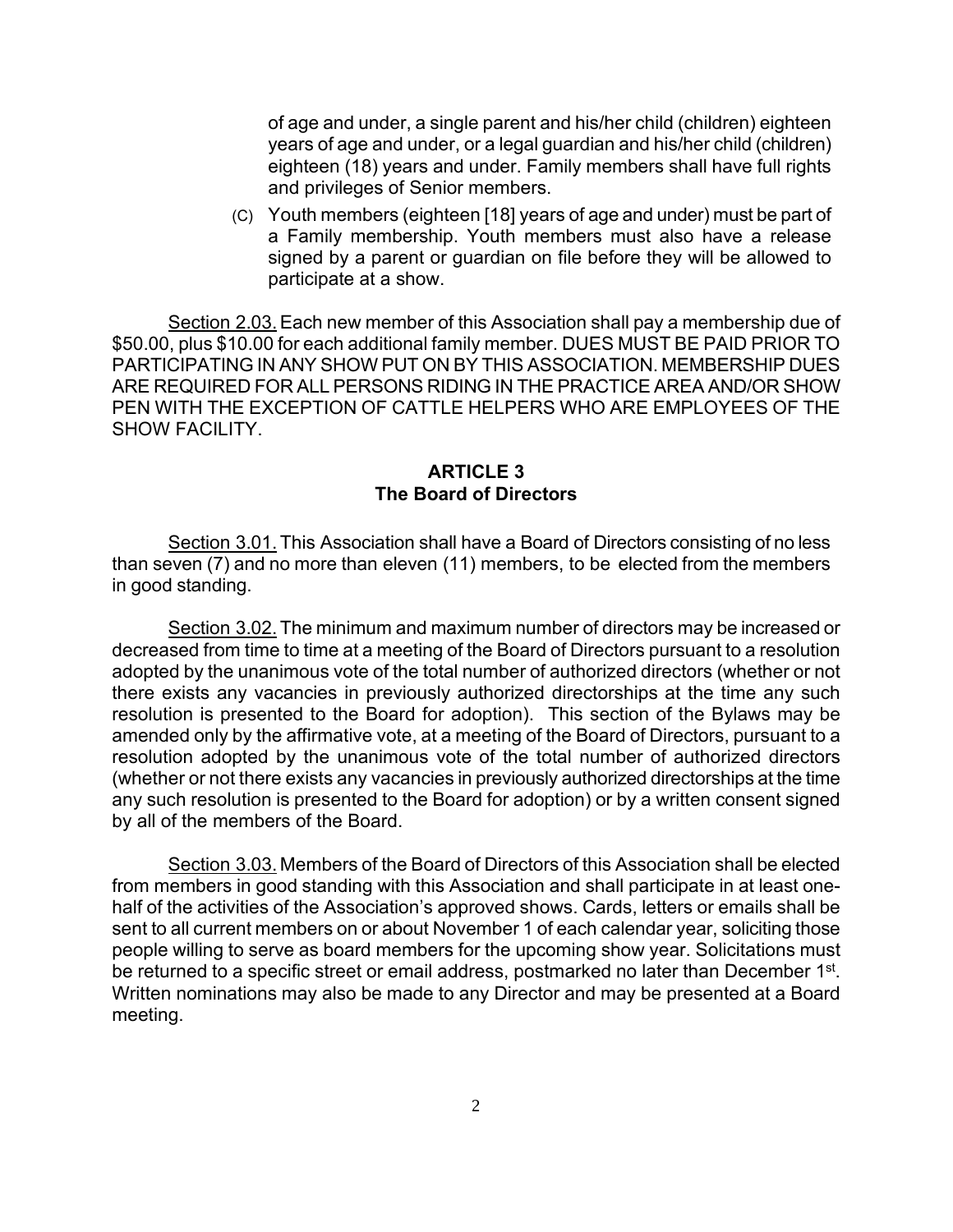Once the nominations have been received, ballots will be compiled from the names solicited. The ballots will be mailed to all members in good standing with the Association no later than December 15<sup>th</sup>. Ballots shall be returned to a specific street or email address on or before December 31<sup>st</sup>. NO LESS THAN THREE (3) MEMBERS OF THE BOARD OF DIRECTORS OF THIS ASSOCIATION SHALL COUNT THE BALLOTS. All members will be elected for a one (1) year term. The retiring President shall be carried over for an additional year as a member of the Board of Directors, thus leaving a total of eight (8) new board members to be elected to this Association's Board of Directors.

The elected Board of Directors shall hold office until the annual meeting of the Board of Directors or until their successors have been elected and qualified. The Directors shall hold office until the time for the next succeeding annual meeting. If any such annual meeting is not held and a written consent in lieu of an annual meeting is not filed, or the Directors are not elected, the Directors may be elected at any special meeting of the Board of Directors held for that purpose or by the filing of a special written consent. Each Director shall hold office for the term for which the Director is elected or until the Director's successor shall be elected and qualified.

Section 3.04.Any vacancy occurring in the Board of Directors may be filled by the affirmative vote of a majority of the remaining Directors though less than a quorum of the Board of Directors was present, or by a sole remaining Director. A Director elected to fill a vacancy shall be elected for the unexpired term of the Director's predecessor in office. A vacancy or vacancies in the Board of Directors shall be deemed to exist in case of the death, resignation or removal of any Director, or if the authorized number of Directors be increased, or if the Directors fail at any annual or special meeting of the Board of Directors at which any Director or Directors are elected to elect the full authorized number of Directors to be voted for at that meeting, or if a vacancy is declared by the Board of Directors for any reason permitted by law.

If the Board of Directors accepts the resignation of a Director tendered to take effect at a future time, the Board of Directors shall have power to elect a successor to take office when the resignation is to become effective.

No reduction of the authorized number of Directors shall have the effect of removing any Director prior to the expiration of the Director's term of office.

Section 3.05.The annual meeting of the Board of Directors shall be at such place as may be provided in a notice thereof. The Board of Directors shall meet each year for the purpose of organization, election of officers, and consideration of any other business that may properly be brought before the meeting.

Section 3.06. Regular meetings of the Board of Directors shall be held at the times and places as may be designated from time to time by the Board of Directors.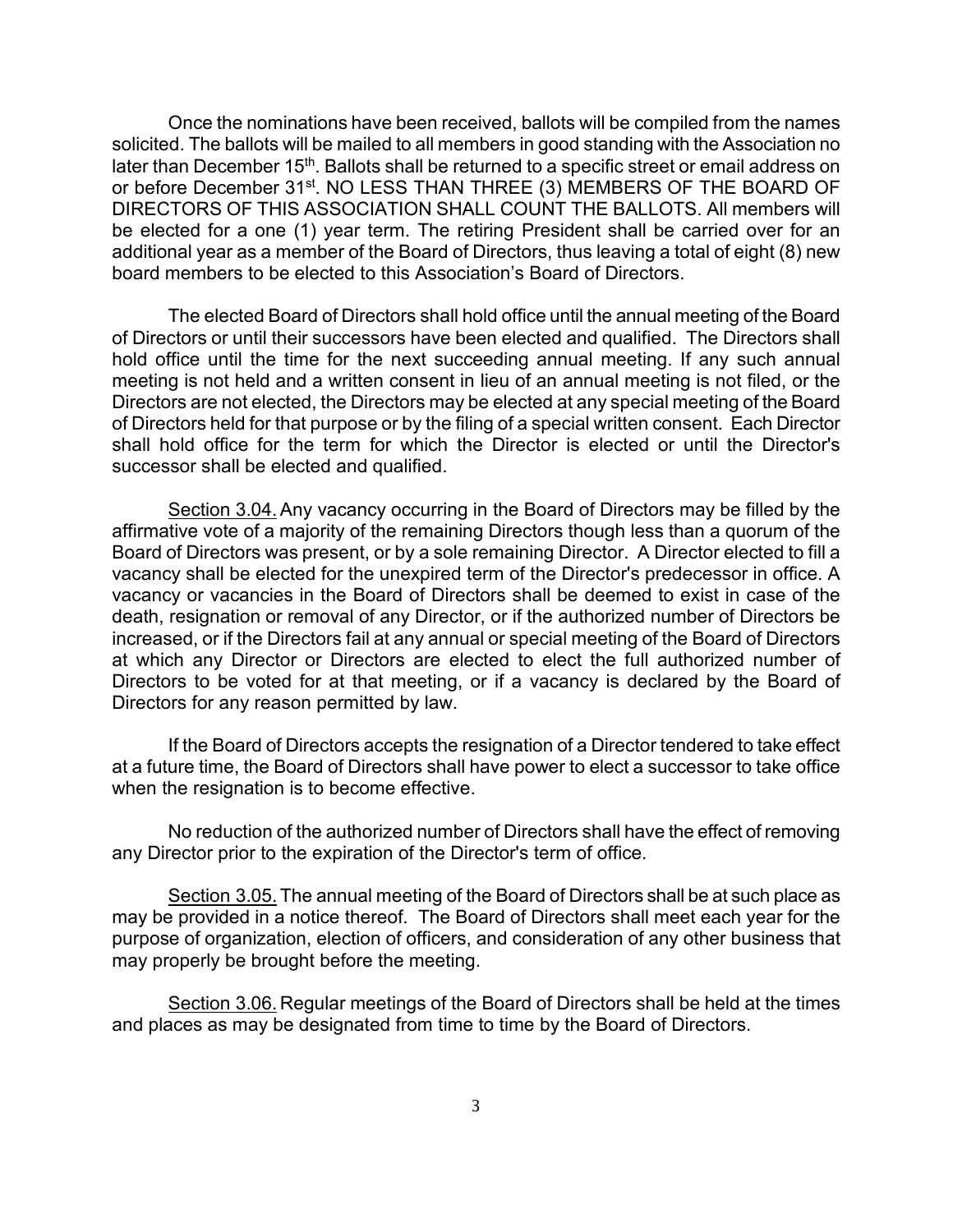Section 3.07.A majority of the authorized number of Directors shall be necessary to constitute a quorum for the transaction of business, except to adjourn as hereinafter provided. A quorum of the Board of Directors for the Association shall not be less than six (6) of the Directors. Every act or decision done or made by a majority of the Directors present at a meeting duly held at which a quorum is present shall be regarded as the act of the Board of Directors unless a greater number be required by the Articles of Incorporation, these Bylaws or applicable law. If the number of Directors is one or two, the unanimous consent of the Directors shall be necessary for Board of Directors' action.

Section 3.08. A quorum of the Directors may adjourn any Directors' meeting to meet again at a stated day and hour; provided, however, that in the absence of a quorum, a majority of the Directors present at any Directors' meeting either regular or special, may adjourn from time to time until the time fixed for the next regular meeting of the Board of Directors.

Section 3.09.Any action required or permitted to be taken by the Board of Directors under the Articles of Incorporation, these Bylaws, or under applicable law, may be taken without a meeting if all members of the Board of Directors shall individually or collectively consent, in writing, before or after the action, to the action. Any action by written consent shall have the same force and effect as a unanimous vote of all Directors. All written consents must be filed with the Secretary.

Section 3.10. Directors shall not receive any stated salary for their services as Directors or as members of committees. Nothing herein contained shall be construed to preclude any Director from serving the Association in any other capacity as an officer, agent, employee or otherwise, and receiving compensation therefor.

#### Section 3.11. Indemnification of Directors and Officers.

(a) The Association shall indemnify any person who was or is a party or is threatened to be made a party to any threatened, pending or completed action, suit or proceeding, whether civil, criminal, administrative or investigative (other than an action by or in the right of the Association) by reason of the fact that the person is or was a Director, officer, employee or agent of the Association, or is or was serving at the request of the Association as a director, officer, employee or agent of another corporation, partnership, joint venture, trust or other enterprise, against expenses, including attorneys' fees, judgments, fines and amounts paid or owed in settlement actually and reasonably paid or incurred by the person or rendered or levied against the person in connection with such action, suit or proceeding if the person acted in good faith and in a manner the person reasonably believed to be in or not opposed to the best interests of the Association, and with respect to any criminal action or proceeding, had no reasonable cause to believe the person's conduct was unlawful. The termination of any action, suit or proceeding by judgment, order, settlement, conviction, or upon a plea of nolo contendere or its equivalent, shall not, of itself, create a presumption that the person did not act in good faith and in a manner which the person reasonably believed to be in or not opposed to the best interests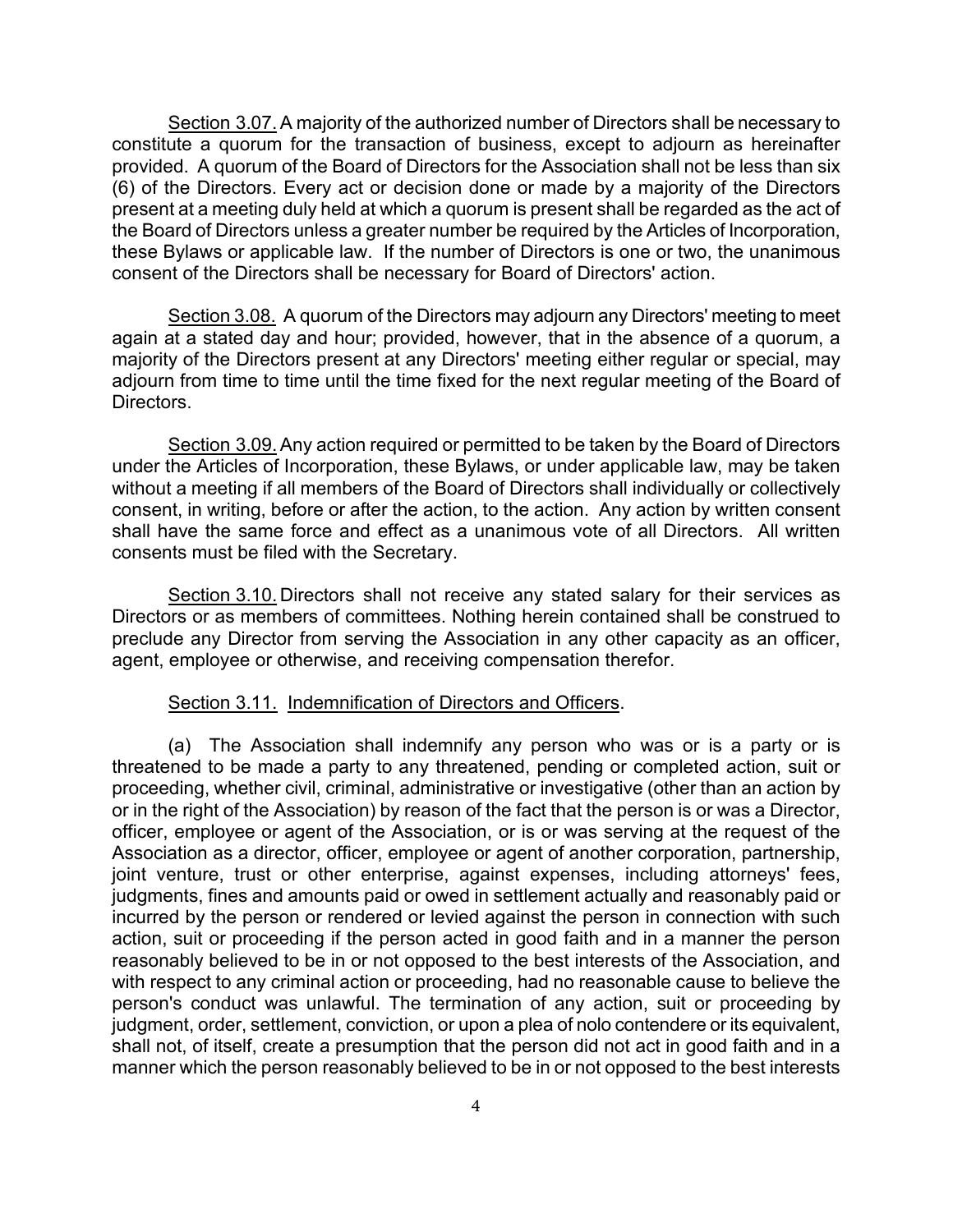of the Association, or, with respect to any criminal action or proceeding, had reasonable cause to believe that the person's conduct was unlawful.

(b) The Association may indemnify any person who was or is a party or is threatened to be made a party to any threatened, pending or completed action or suit by or in the right of the Association to procure a judgment in its favor by reason of the fact that the person is or was a Director, officer, employee or agent of the Association, or is or was serving at the request of the Association as a director, officer, employee or agent of another corporation, partnership, joint venture, trust or other enterprise against expenses, including attorneys' fees, actually and reasonably paid or incurred by the person in connection with the defense or settlement of such action or suit if the person acted in good faith and in a manner he reasonably believed to be in or not opposed to the best interests of the Association, provided, however, that no indemnification shall be made in respect of any claim, issue or matter as to which such person shall have been adjudged to be liable for misfeasance or nonfeasance in the performance of the person's duty to the Association unless and only to the extent that, despite the adjudication of liability but in view of all circumstances of the case, such person fairly and equitably merits indemnification.

(c) To the extent that a person who may be entitled to indemnification by the Association under this section is or has been successful on the merits or otherwise in defense of any action, suit or proceeding referred to in subsections (a) and (b), or in defense of any claim, issue or matter therein, the person shall be indemnified against expenses, including attorneys' fees, actually and reasonably paid or incurred by the person in connection therewith.

(d) Any indemnification under subsections (a) and (b) shall be made by the Association only as authorized in the specific case upon a determination that indemnification of the Director, officer, employee or agent is proper in the circumstances because the person has met the applicable standard of conduct set forth in subsection (a) or (b). Such determination shall be made (i) by the Board of Directors by a majority vote of a quorum consisting of directors who were not parties to such action, suit or proceeding, or (ii) if such a quorum is not obtainable or, even if obtainable, a quorum of disinterested Directors so directs, by either independent legal counsel in a written opinion, or (iii) if required by law, by the court in which such action, suit or proceeding was brought or another court of competent jurisdiction.

(e) Expenses incurred in defending a civil or criminal action, suit or proceeding may be paid by the Association in advance of the final disposition of such action, suit or proceeding if such payment is authorized in the manner provided in subsection (d) upon receipt of an undertaking by or on behalf of the Director, officer, employee or agent to repay such amount unless it shall ultimately be determined that the person is entitled to be indemnified by the Association as authorized in this section.

(f) The indemnification provided by this section shall not be deemed exclusive of any other rights to which those seeking indemnification may be entitled under any bylaw,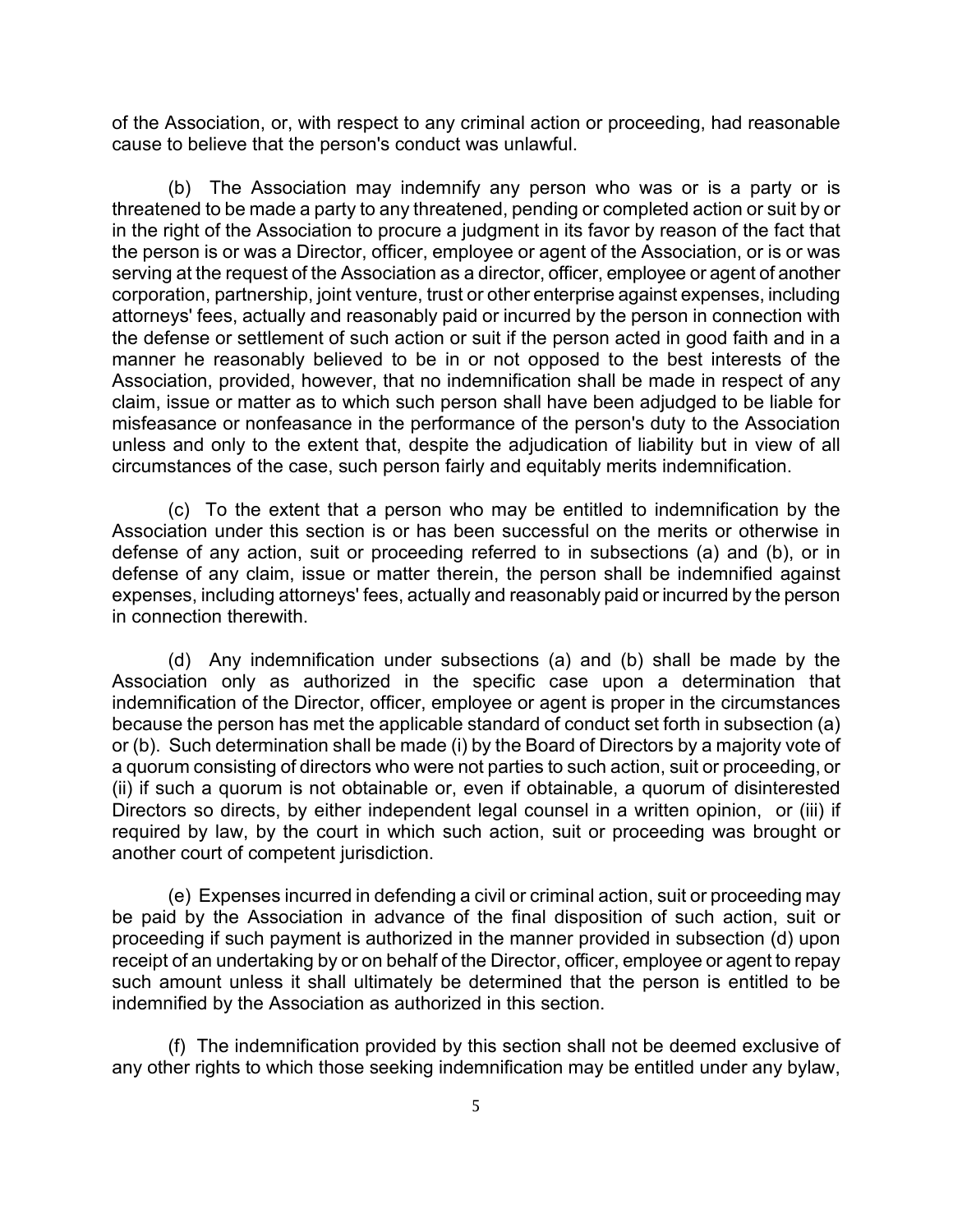agreement, vote of disinterested directors or otherwise, both as to action in the person's official capacity and as to action in another capacity while holding such office, shall continue as to a person who has ceased to be a director, officer, employee or agent and shall inure to the benefit of the heirs, executors and administrators of such person.

(g) The Association shall have power to purchase and maintain insurance on behalf of any person who is or was a Director, officer, employee or agent of the Association, or is or was serving at the request of the Association as a director, officer, employee or agent of another corporation, partnership, joint venture, trust or other enterprise against any liability asserted against the person and incurred by the person in any such capacity, or arising out of the person's status as such, whether or not the Association would have the power to indemnify the person against such liability under the provisions of this section.

(h) For the purposes of this section, references to "the Association" include all constituent corporations absorbed in a consolidation or merger as well as the resulting or surviving corporation so that any person who is or was a director, officer, employee or agent of such a constituent corporation or is or was serving at the request of such constituent corporation as a director, officer, employee or agent of another corporation, partnership, joint venture, trust or other enterprise shall stand in the same position under the provisions of this section with respect to the resulting or surviving corporation as the person would if the person had served the resulting or surviving corporation in the same capacity.

(i) The provisions of this section shall apply to the estate, executors, administrators, heirs, legatees or devisees of a person entitled to indemnification hereunder and the term "person," where used in the section shall include the estate, executors, administrators, heirs, legatees or devisees of such person.

Section 3.12.Subject to limitations of the Articles of Incorporation, of these Bylaws, and of applicable law and subject to the duties of Directors as prescribed by these Bylaws, all corporate powers shall be exercised by or under the authority of, and the business and affairs of the Association shall be controlled by, the Board of Directors. Without prejudice to these general powers, but subject to the same limitations, it is hereby expressly declared that the Directors shall have the following powers:

First: To select and remove all officers, agents and employees of the Association, prescribe such powers and duties for them as may not be inconsistent with law, with the Articles of Incorporation or these Bylaws, and require from them security for faithful service.

Second: To conduct, manage and control the affairs and business of the Association and to make such rules and regulations therefor not inconsistent with law, with the Articles of Incorporation or these Bylaws, as they may deem best.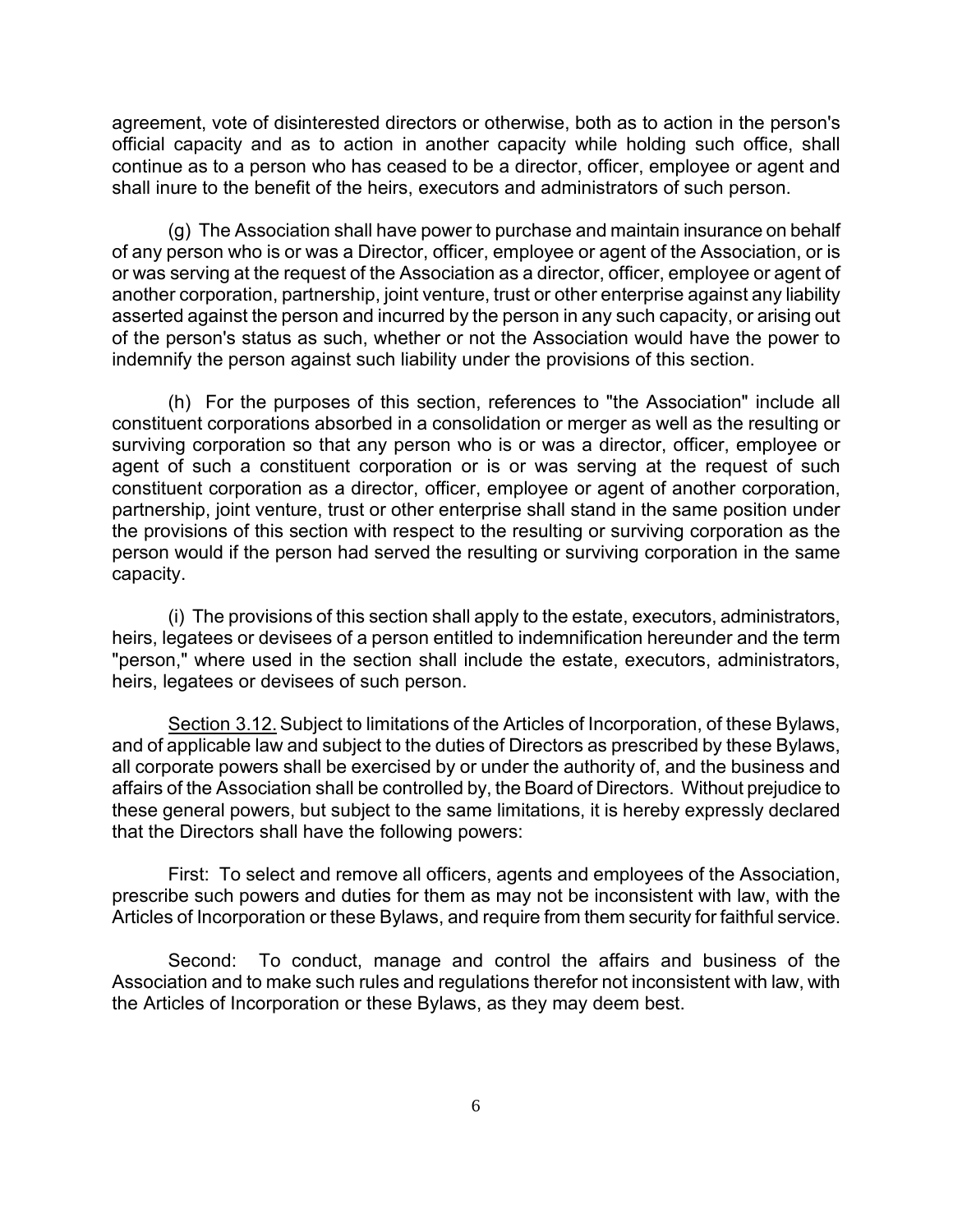Third: To appoint committees to assist the board. The Board of Directors shall have the power to prescribe the manner in which proceedings of the committees shall be conducted. The Committees must be composed of one (1) or more Directors.

## **ARTICLE 4 The Officers**

Section 4.01. The officers of the Association shall be a President, a Vice President, a Secretary and a Treasurer, and each of them shall be appointed by the Board of Directors. These Officers shall hold office for a period of one (1) year until their successors are duly elected.

Section 4.02.The officers of the Association, except those officers as may be appointed in accordance with the provision Section 4.05 of this Article, shall be chosen annually by the Board of Directors, and each shall hold office until the officer shall resign or shall be removed or otherwise disqualified to serve, or the officer's successor shall be elected and qualified; provided that officers may be appointed at any time by the Board of Directors, or, as permitted by the President, for the purpose of initially filling an office or filling a newly created or vacant office.

Section 4.03.Any officer may be removed, either with or without cause, by a majority of the Directors in office at the time, at any regular or special meeting of the Board of Directors, or, except in case of an officer chosen by the Board of Directors, by the President or any other officer upon whom the power of removal may be conferred by the Board of Directors.

Any officer may resign at any time by giving written notice to the Board of Directors or to the President, or to the Secretary of the Association. Any resignation shall take effect at the date of the receipt of the notice or at any later time specified therein, and, unless otherwise specified therein, the acceptance of a resignation shall not be necessary to make it effective.

Section 4.04. A vacancy in any office because of death, resignation, removal, disqualification or any other cause shall be filled in the manner prescribed in these Bylaws for regular appointments to that office.

Section 4.05. The President shall preside over all meetings of the Association and meetings of the Board of Directors. The President shall be ex officio a member of all the standing committees, if any, and shall have the general powers and duties of management usually vested in the office of president of an Association, and such other powers and duties as may be prescribed by the Board of Directors or these Bylaws. The President shall notify the Vice-President whenever the President is unable to attend any meeting.

Section 4.06. In the absence or disability of the President, the Vice Presidents shall perform all the duties of the President, and when so acting, shall have all the powers of and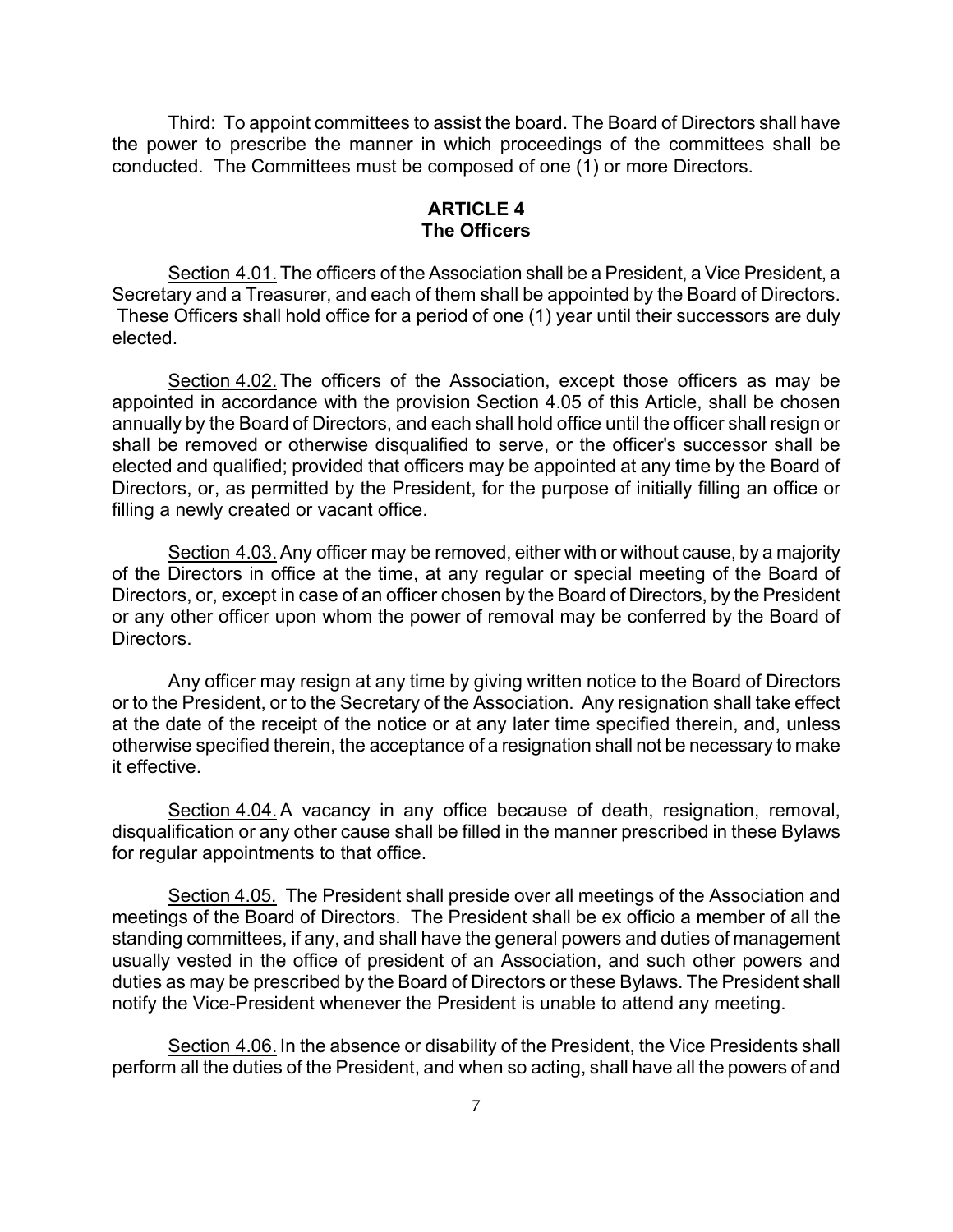be subject to all the restrictions upon the President. The Vice President shall have such other powers and perform such other duties as may be prescribed for them respectively by the Board of Directors, the President, or these Bylaws.

Section 4.07.The Secretary shall keep or cause to be kept, at the registered office, the principal business office or such other place as the Board of Directors may order, a book of minutes of all meetings of Directors with the time and place of holding, whether regular or special, and, if special, how authorized, the notice thereof given, the names of those present at Directors' meetings and the proceedings thereof. The Secretary shall give, or cause to be given, notice of all the meetings of the Board of Directors and written consents in lieu thereof required by these Bylaws or by law to be given, and shall have such other powers and perform such other duties as may be prescribed by the Board of Directors, the President or these Bylaws.

Section 4.08. The Treasurer shall keep and maintain, or cause to be kept and maintained, adequate and correct accounts of the business transactions of the Association, including accounts of its assets, liabilities, receipts, disbursements, gains, and losses. The books of account shall at all times be open to inspection by any Director.

The Treasurer shall deposit all moneys and other valuables in the name and to the credit of the Association with such depositories as may be designated by the Board of Directors. The Treasurer shall disburse the funds of the Association as may be ordered by the Board of Directors, shall render to the President and Board of Directors, whenever they request it, an account of all transactions as Treasurer and of the financial condition of the Association, and shall have such other powers and perform such other duties as may be prescribed by the Board of Directors, the President or these Bylaws.

Section 4.09.Bank accounts in the name of the Association may be opened without the approval of the Board of Directors if opened with the consent of both the President and Treasurer of the Association. The Treasurer shall inform the Board of Directors of any bank account opened by the President and Treasurer of the Association pursuant to the authority granted in this section at the next meeting of the Board of Directors.

Section 4.10. In case of the absence of any officer of the Association, or for any reason that the Board of Directors may consider sufficient, the Board of Directors may transfer the powers or duties of that Officer to any other officer or to any Director or employee of the Association, provided a majority of the full Board of Directors concurs.

Section 4.11.A Points Keeper shall be appointed by the Board of Directors from among the general membership for the purpose of keeping and safeguarding the point system and competition records of the Association. The member chosen to act as Points Keeper for the Association must be a member in good standing with the Association.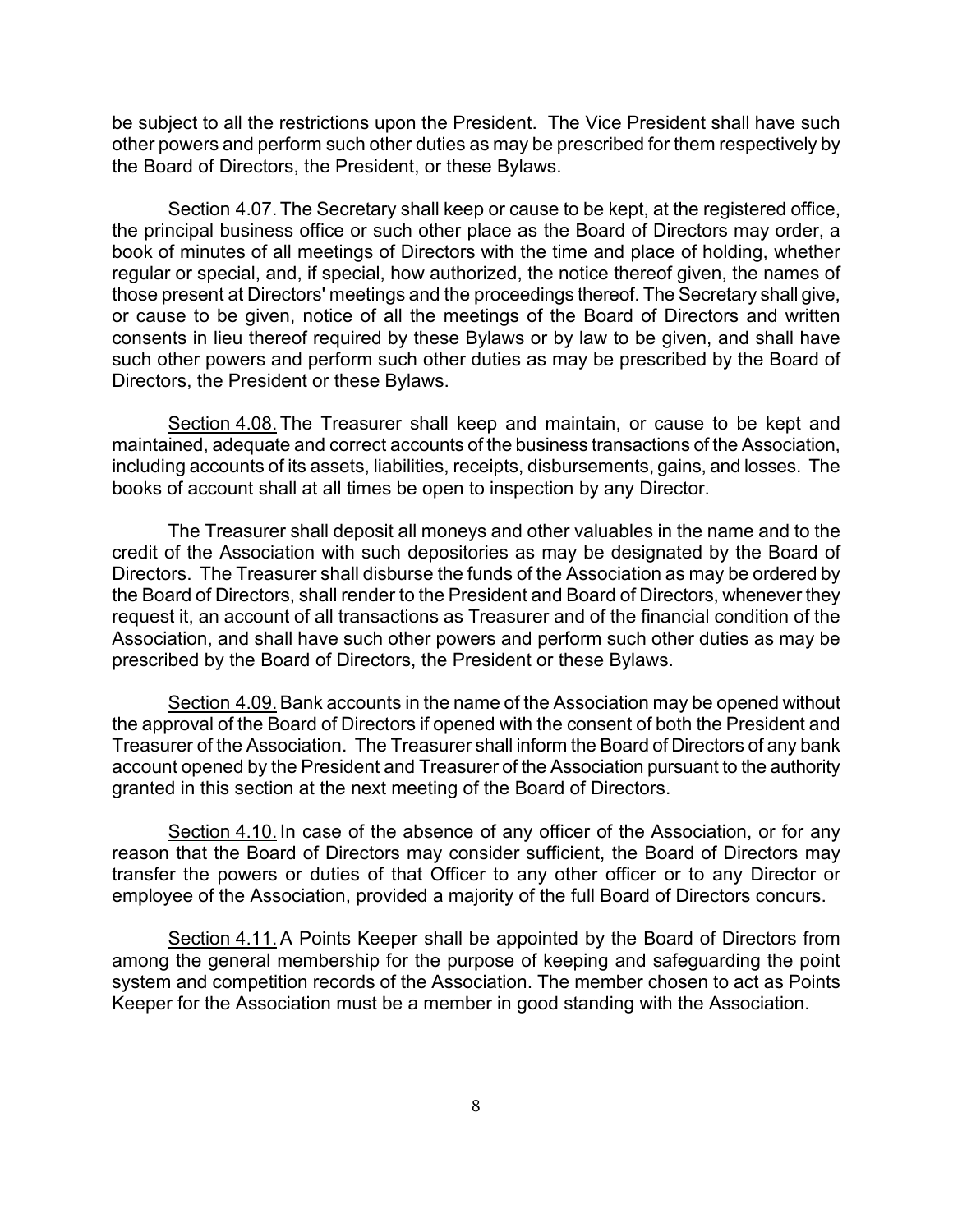# **ARTICLE 5 Members**

Section 5.01. An Annual Meeting of the members of the Association shall be held each year at a time and place designated by the Board of Directors. Notice of the annual meeting shall be given to each member stating the date, time and place of the meeting not less than ten (10) days nor more than sixty (60) days prior to the date of the meeting. The annual meeting of the Board of Directors shall be held immediately following the annual membership meeting of the members.

Section 5.02. Special meetings of the members may be held whenever called in writing by a majority of the Board of Directors. The notice shall state the date, time, place and purpose of the meeting and shall be given not less than ten (10) days nor more than sixty (60) days prior to the date of the special meeting. Only such business as set forth in the written notice of the special meeting shall be transacted at the special meeting.

Section 5.03. Fifty percent (50%) of the general membership shall constitute a quorum needed to decide any question that may arise at any meeting. All general membership meetings may be adjourned from day to day and from time to time until a quorum appears.

Section 5.04. The order of business at any regular meeting of the members and/or Board of Directors shall be as follows:

- 1. Roll Call
- 2. Proof of Due Notice
- 3. Meeting called to Order
- 4. Reading and disposing of minutes
- 5. Reports of Officers and/or Committees
- 6. Election (if any)
- 7. Unfinished Business
- 8. New Business
- 9. Adjournment

# **ARTICLE 6 Miscellaneous**

Section 6.01. Checks, Drafts, etc. All checks, drafts, bonds, bills of exchange, or other orders for payment of money, notes, or other evidences of indebtedness issued in the name of or payable to the Association shall be signed or endorsed by such person or persons and in such manner as, from time to time, shall be determined by resolution of the Board of Directors.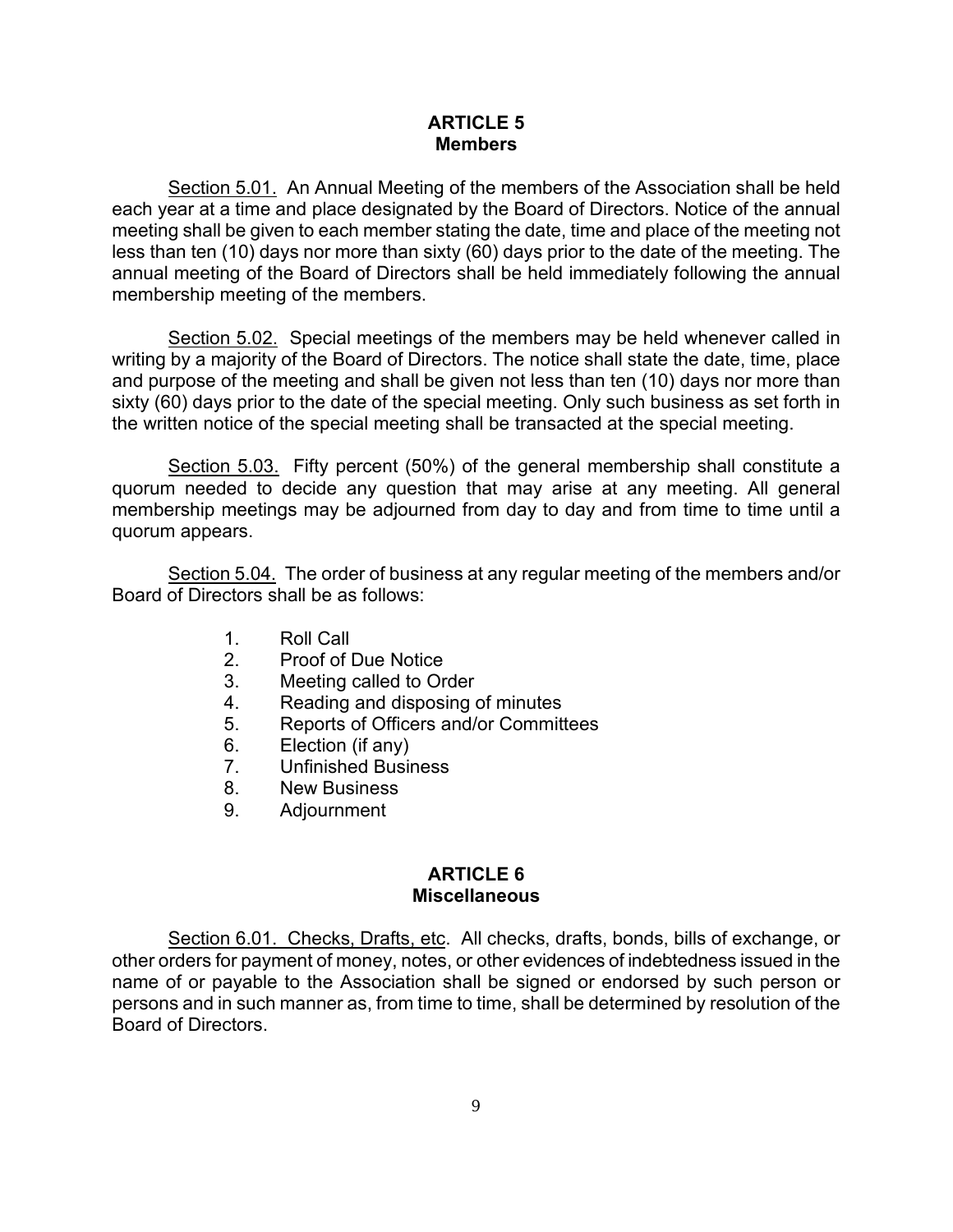Section 6.02. Contracts, etc., How Executed. The Board of Directors, except as in these Bylaws otherwise provided, may authorize any officer or officers, agent or agents, to enter into any contract or execute any instrument or document in the name of and on behalf of the Association, and the authority may be general or confined to specific instances. Unless otherwise specifically determined by the Board of Directors or otherwise required by law, formal contracts, promissory notes and other evidences of indebtedness, deeds of trust, mortgages and corporate instruments or documents requiring the corporate seal, shall be executed, signed or endorsed by the President (or any Vice President) and by either the Secretary or the Treasurer. The Board of Directors may, however, authorize any one (1) of these officers to sign any of such instruments, for and on behalf of the Association, without necessity of countersignature; may designate officers or employees of the Association, other than those named above, who may, in the name of the Association, sign such instruments; and may authorize the use of facsimile signatures for any of such persons. No officer, agent or employee shall have any power or authority to bind the Association by any contract or engagement or to pledge its credit to render it liable for any purpose or to any amount except as specifically authorized in these Bylaws or by the Board of Directors in accordance with these Bylaws.

Section 6.04. Inspection of Bylaws. The Association shall keep in its registered office for the transaction of business the original or a copy of the Bylaws as amended or otherwise altered to date, certified by the Secretary, which shall be open to inspection by the members of the Board of Directors at all reasonable times during office hours.

# **ARTICLE 7 Amendments**

The Board of Directors of the Association shall have the power to repeal, revise, modify or amend the Bylaws of the Association at any annual, regular or special meeting of the Board of Directors, subject to approval, revision or amendment by the members at any annual, regular or special meeting of the members called in accordance with the Bylaws. The notice of any meeting of the Board of Directors or members of the Association at which the repeal, revision, modification or amendment of the Bylaws is to be considered shall include the proposed changes to be made to the Bylaws, and shall be mailed to the Board of Directors or the members at least thirty (30) days in advance of such meeting.